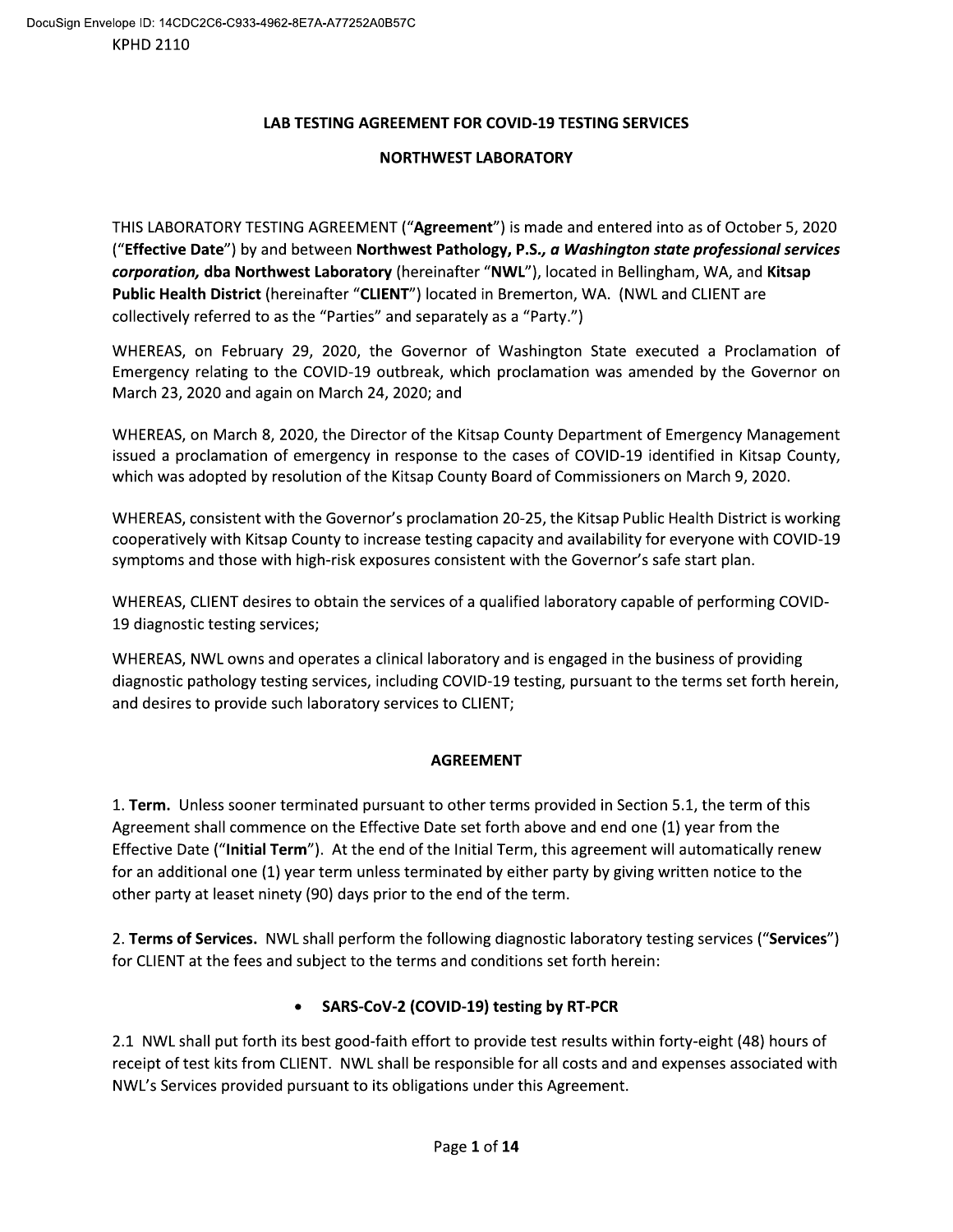2.2 NWL will be responsible for payment of all shipping costs to transport specimens to the lab located in Bellingham, Washington. Shipping will be provided by FedEx overnight shipping unless prior arrangements are made with NWL for shipping.

2.3 NWL will be responsible for providing and paying for all supplies for collecting, storing, and shipping specimens to the lab. Supply orders will be made by CLIENT and be limited to the quantity of tests sent to NWL. Supplies will be shipped by FedEx Ground. A minimum of 48 hours notice is required to ship supplies. NWL will not ship supplies overnight. If CLIENT requires overnight shipping of supplies, CLIENT will provide their FedEx account information to cover the expedited shipping charges.

3. Pricing. CLIENT agrees to provide information as requested by NWL for the purpose of billing and will not unreasonably withhold information needed to bill patients or insurance as authorized by law. Please initial next to the appropriate billing option(s) below.

- X 3.1 Client Bill. NWL shall invoice CLIENT directly for services provided pursuant to this Agreement when NWL deems necessary or as requested by CLIENT. NWL will not pursue nor accept insurance payments for services billed to CLIENT. The service fees paid to NWL, as set forth in the Fee Schedule attached hereto as Exhibit A, shall be effective throughout the Initial Term.
- X 3.2 Insurance / Third Party Billing. NWL will make a good faith effort to bill insurance when indicated on the requisition. CLIENT agrees to provide to NWL all necessary information in order for NWL to submit claims and appeals to third party payers. If complete insurance information is not received within fourteen (14) days of the test order, NWL will bill CLIENT. NWL reserves the right to bill CLIENT for claims where information is incomplete, inaccurate or unreadable or where claims are denied due to regulations and/or payer specific policies. NWL will attempt to collect claims reimbursement from insurance, and will bill CLIENT only after all reasonable efforts have been exhausted and after 90 days of attempts to collect without resolution. NWL will not bill Medicaid or Managed Medicaid programs outside of the states of Washington, Alaska and Oregon.

In order to bill insurance, NWL requires the following at the time of the test order:

- Ordering physician signature on the requisition
- Ordering physician must be enrolled as an ordering provider with PECOS if billing to  $\frac{1}{2}$ federally funded payers (Medicare, VA, etc.)
- Complete patient demographic information including name, date of birth, SSN (if available), gender, address, phone number
- Complete insurance information including the name of the insurance and subscriber ID number
- Valid ICD-10 codes must be provided on the requisition  $\Delta \sim 10^4$
- Point of contact for billing related questions (Name, phone number, email)  $\overline{\phantom{a}}$
- X 3.3 CARES Act / HRSA COVID-19 Uninsured Program. In order to bill the COVID 19 HRSA Uninsured Testing and Treatment Fund, NWL requires the following at the time of the test order:
	- The requisition must clearly state HRSA Uninsured patient as the payment type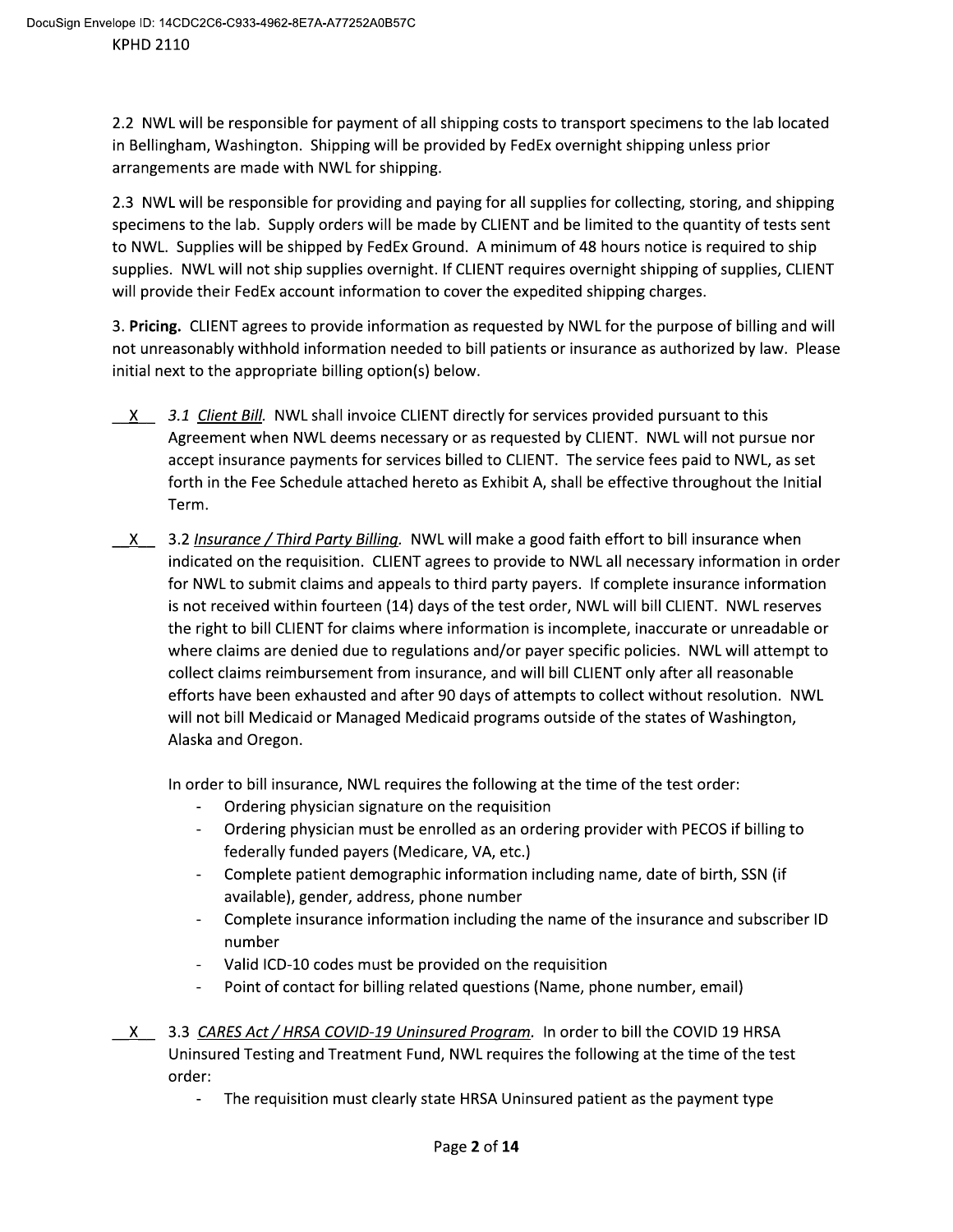- CLIENT will attest that they made a good faith effort to verify that the patient does not have any other form of insurance that would pay for the test (Medicare, Medicaid, employer sponsored coverage, etc.). NWL will rely on the attestation of the ordering healthcare provider that the patient's status is uninsured. If a patient is later found to have insurance coverage and is therefore ineligible for HRSA, NWL will attempt to bill insurance. If insurance is denied, NWL will bill CLIENT.
- In order to submit uninsured patients for coverage, the following demographic information is required. The required information will be provided in a spreadsheet to NWL no more than 10 days after the date of service for upload to the HRSA portal. If any required information is not provided, the patient will not be registered under the HRSA portal and the claim will be billed to CLIENT.
	- O Name (First, Last)
	- O Date of Birth
	- o Gender
	- United States street address  $\circ$
	- Social Security Number or valid State ID or Driver's license number (no other form of ID is acceptable)
		- If SSN or State ID is not available, the CLIENT will attest to the receiving laboratory that they attempted to get an acceptable form of ID and none was provided. NWL will rely on the attestation of CLIENT that this information is true and correct for purposes of billing claims to HRSA.
- A valid diagnosis code must be provided on the requisition. For purposes of billing HRSA, each requisition must contain at least one of the following diagnosis codes. Additional diagnosis codes may be added as applicable.
	- $\circ$  Z03.818
	- $\circ$  Z11.59
	- $\circ$  Z20.828
	- $\circ$  If one of these 3 primary diagnosis codes is not included on the requisition, the claim will be denied, and NWL will bill CLIENT for the cost of the test.

3.4. Service Fee Adjustments. Any changes to the fee schedule require mutual agreement of the parties.

## 4. Invoicing.

4.1. Generally. NWL shall send weekly billing invoicing of fees for services performed during the previous week ("Invoices"). All Invoices shall be in a secure PDF format and will be emailed to: Jessica Guidry, Manager, Public Health Emergency Preparedness and Response Program, at jessica.guidry@kitsappublichealth.org

4.2. Payment Terms. Invoices shall be paid within fifteen (15) days of the Invoice date.

4.3. Invoice Format. Invoices are emailed weekly as a password protected PDF.

4.4. Manner of Payment. All payments shall be sent to the address below and shall be deemed paid as of the date of receipt: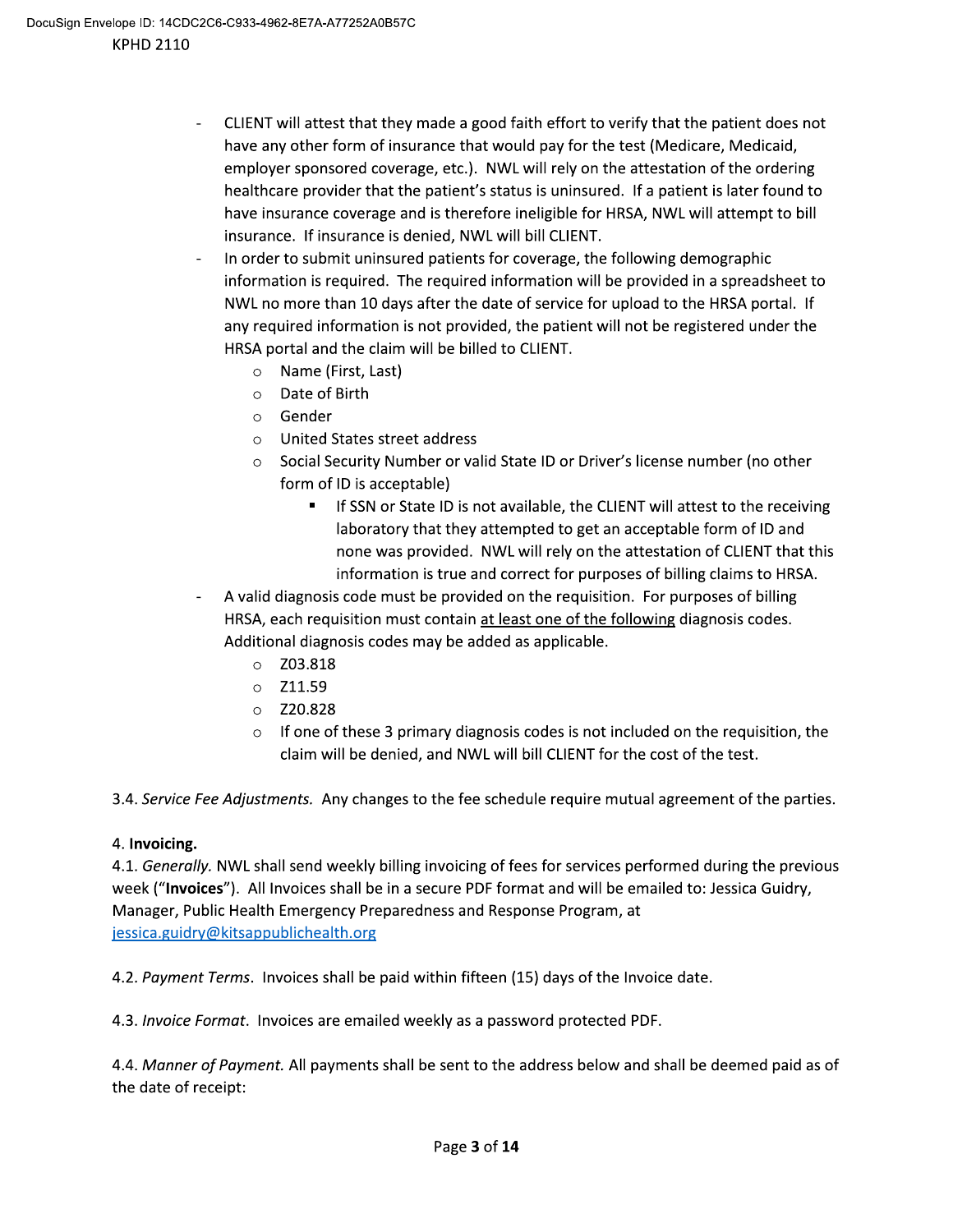Northwest Laboratory Attn: Accounts Receivable P.O. Box 2837 Bellingham, WA 98227

## 5. Term And Termination.

5.1. Termination Without Cause. Either Party may terminate this Agreement at any time without cause or penalty upon thirty (30) days prior written notice to the other Party.

5.2. Termination For Cause. Either Party may terminate this Agreement for cause. Written notice of termination for cause shall be given to the other Party at least five (5) business days prior to the proposed date of termination. The notice shall state in detail the reason(s) for termination. If the reasons for termination are cured prior to the proposed date of termination, then the Agreement shall not terminate and continue in full force and effect.

5.3. Mutual Termination. This Agreement may be terminated at any time by a written agreement signed by both Parties effective as of the date specified in such writing.

5.4. Effect of Termination and Survival. Termination shall have no effect upon the rights and obligations of the Parties arising out of any transactions occurring prior to the effective date of termination. In the event this Agreement is terminated the following terms and provisions of this Agreement shall survive: (a) the indemnification provisions; (b) the governing law provisions; (c) the compliance with laws and regulations; and (d) the confidentiality provisions.

5.5. Return of Supplies. If either Party terminates this Agreement, with or without cause, CLIENT shall return all supplies which are provided for the purpose of submitting specimens to NWL.

6. Information Systems. CLIENT shall cooperate and coordinate, in good faith, a mutually acceptable process and procedure with NWL to permit the transmission and sharing of all necessary patient demographic data, including insurance information if applicable. NWL is required to report all COVID-19 results to the patient's state of residence via Electronic Lab Reporting (ELR). Reporting includes the city, state and zip code for each patient. Testing location should not be used as the patient address.

7. Indemnification. CLIENT hereby agrees to indemnify, defend, and hold harmless NWL and its respective directors, officers, employees, agents, and insurers from and against any and all claims, demands, actions, losses, expenses, damages, liabilities, costs (including, without limitation, interest, penalties and reasonable attorneys' fees) and judgments for any bodily injury, property damage or any other damage or injury to the extent caused by CLIENT, including its employee's, and agent's, negligence or willful misconduct in performing the Services and/or other obligations pursuant to this Agreement.

NWL hereby agrees to indemnify, defend, and hold harmless CLIENT and its respective directors, officers, employees, agents, and insurers from and against any and all claims, demands, actions, losses, expenses, damages, liabilities, costs (including, without limitation, interest, penalties and reasonable attorneys' fees) and judgments for any bodily injury, property damage or any other damage or injury to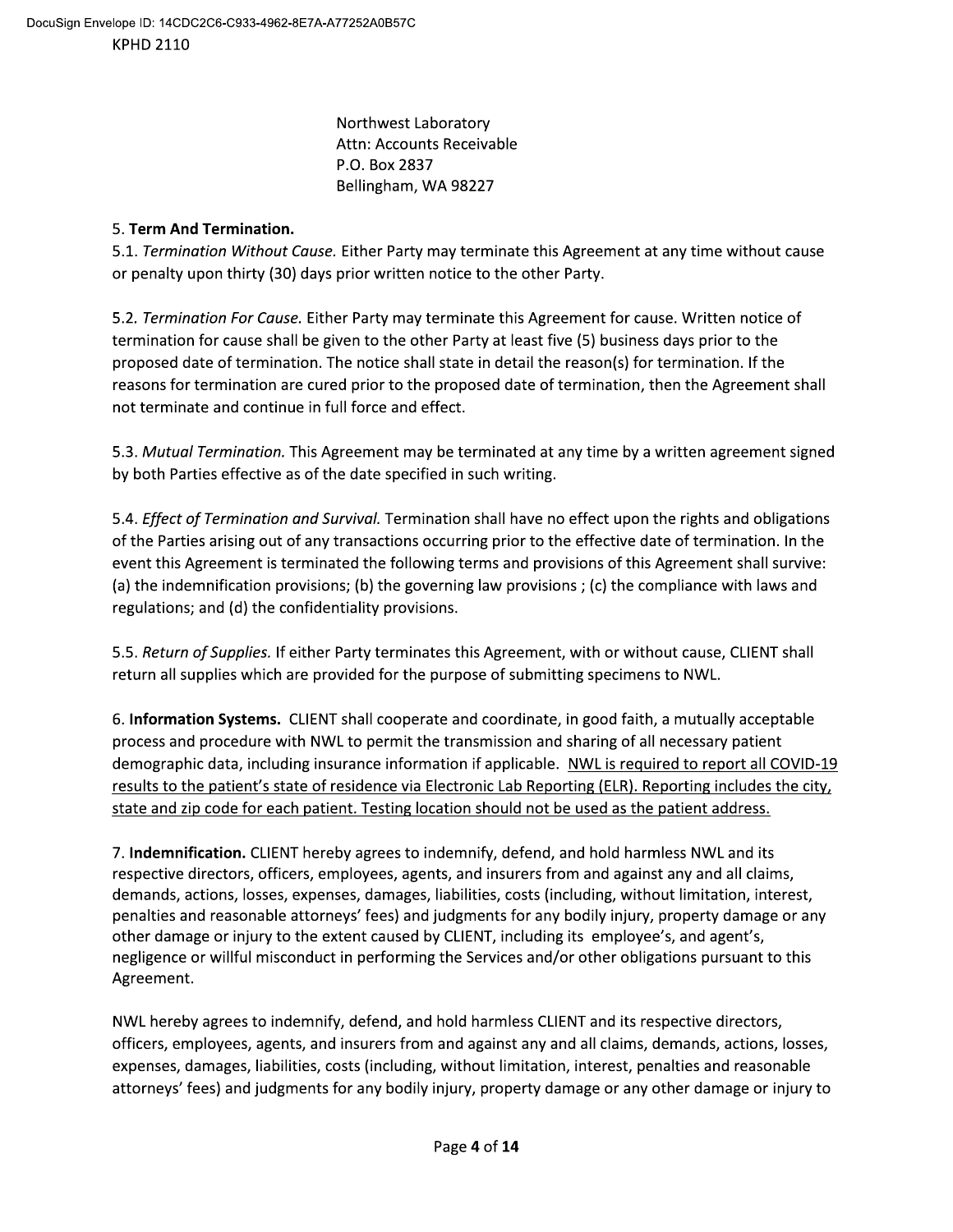the extent caused by NWL, including its employee's, and agent's, negligence or willful misconduct in performing its obligations pursuant to this Agreement.

## **Insurance Provisions:**

A) CLIENT, at its sole cost and expense, will obtain and maintain in full force during the Term of this Agreement the following types of insurance:

1) Commercial General Liability "occurrence" coverage in the minimum amount of \$1,000,000 combined single limit (CSL) bodily injury & property damage each occurrence and \$2,000,000 aggregate.

8. No Third Party Beneficiaries. Nothing contained in this Agreement will be construed to create third party beneficiary rights with any person, or client, customer, account, or patient of NWL or third party benefits to any person or entity other than NWL and CLIENT.

9. Applicable Law. This Agreement shall be construed, and the rights and liabilities of the parties hereto determined, in accordance with the internal laws of the State of Washington. Any action arising out of or in connection with the Contract may be instituted and maintained only in a court of competent jurisdiction in Kitsap County, WA, or as provided by RCW 36.01.050.

10. Successors or Assigns. Neither Party shall assign or delegate any or all of its rights or obligations hereunder without the express prior written consent of the other Party. All of the terms and provisions of this Agreement shall be binding upon and inure to the benefit of and be enforceable by the heirs, executors, administrators, legal representatives, successors and assigns of the Parties, and upon any person, firm, or organization succeeding to the affairs of the Parties hereof.

11. Notice. All notices and other communication required or permitted to be given hereunder shall be in writing and shall be considered given and delivered when personally delivered to the Party or delivered by courier or deposited in the United States mail, postage prepaid, return receipt requested, properly addressed to a party at the address set forth below, or at such other address as such Party shall have specified by notice given in accordance herewith:

If to CLIENT: Kitsap Public Health District Attn: Jessica Guidry 345 6<sup>th</sup> Street, Suite 300 Bremerton, WA 98337

If to NWL: Northwest Pathology, P.S. Attn: Jenny Bull, COO 3614 Meridian Street Bellingham, WA 98225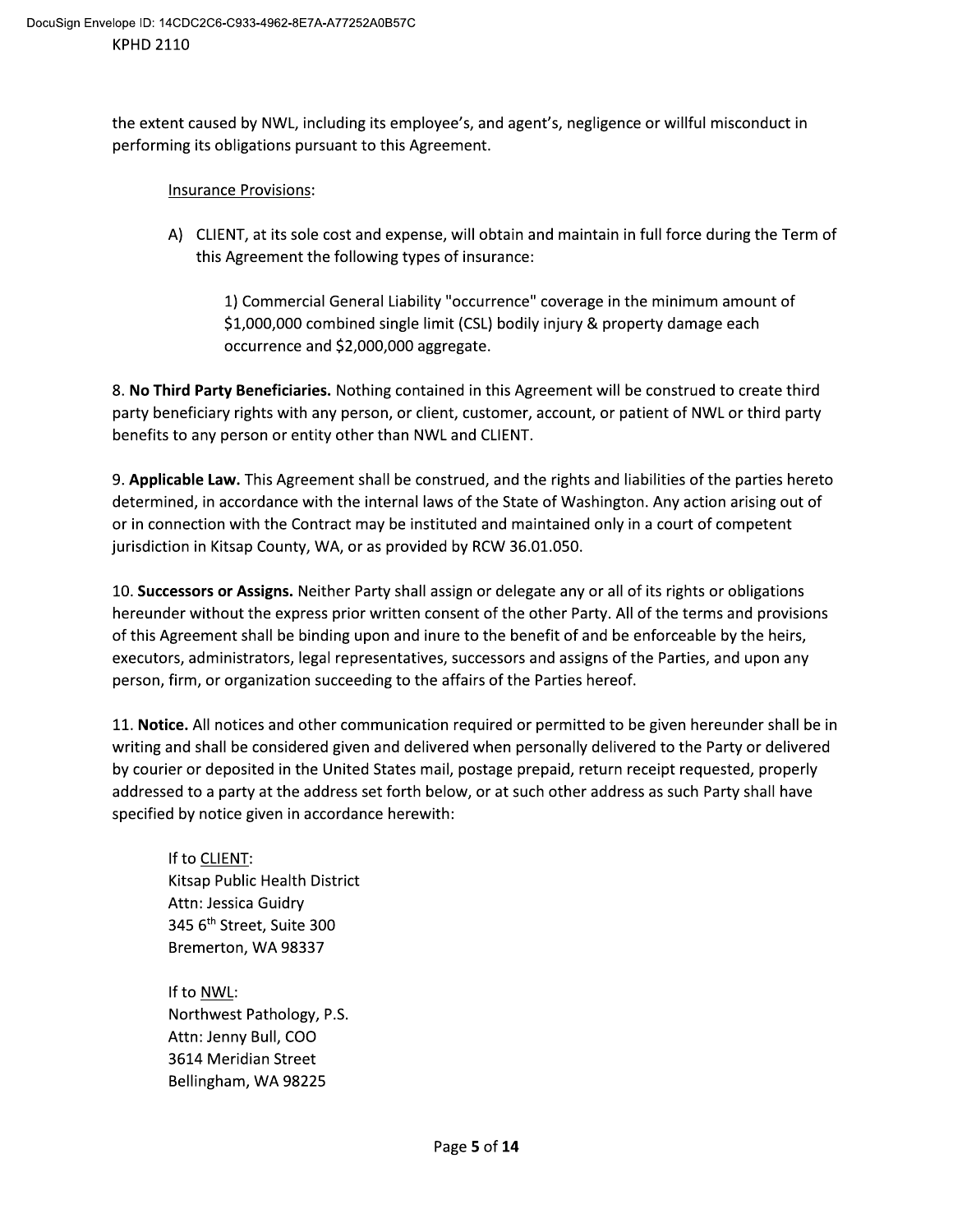12. Health Information Portability and Accountability Act of 1996, as Amended ("HIPAA"). Each Party represents and warrants that with respect to all protected health information (as that term is defined in the Privacy Regulations of HIPAA), it is a covered entity (and not a business associate of the other Party) under the Privacy Regulations and that it shall protect the privacy, integrity, security, confidentiality and availability of the protected health information disclosed to, used by, or exchanged by the Parties by implementing and maintaining privacy and security policies, procedures, and practices, and administrative, physical and technological safeguards and security mechanisms that reasonably and adequately protect the confidentiality, integrity and availability of the protected health information created, received, maintained or transmitted under this Agreement, all as required by, and set forth more specifically in, the Privacy Regulations and the Security Regulations, as each may be amended from time to time. In the event HIPAA or the Privacy Regulations or Security Regulations require any addition to or modification of this Agreement, the Parties shall use commercially reasonable efforts to agree upon such additions or modifications in a timely manner. If such agreement cannot be reached in a timely manner, either Party may terminate this Agreement by written notice to the other Party. The Parties shall sign a Business Associate Agreement which is incorporated into this Agreement as ATTACHMENT B.

13. Compliance with Laws. The parties, including its owners, shareholders, members, managers, employees, contractors, and personnel shall comply with all applicable federal, state, and local laws, statutes, ordinances, rules, regulations, and other similar requirements pertaining to the profession(s) of their employees and to the Services provided under this Agreement. In this regard and not by way of limitation, the parties shall comply with all legal reporting requirements. All Services provided by NWL under this Agreement shall be performed in compliance with all applicable federal, state, and local licensing, certification, regulatory, and accreditation standards and requirements including any applicable standards for laboratories participating in any federal, state, or local governmental programs and/or payment or insurance reimbursements.

14. Regulatory Compliance. The parties represent and warrant that they are not now, nor have they ever been, sanctioned, debarred, suspended, de-licensed, de-accredited, or excluded from participation in any federally or state funded health care program, including Medicare or Medicaid. Each party shall promptly advise the other of any adverse action relating to its license, permit, certification, accreditation, or right to receive payment for Services (reimbursement from any federally funded health care program including Medicare or Medicaid) and the lawful right to provide the Services to NWL as set forth herein.

## 15. Confidential Information.

15.1. Generally. CLIENT and NWL will be providing to the other certain confidential information in connection with this Agreement including all information, knowledge or data of an intellectual, technical, scientific, commercial, financial, or industrial nature disclosed by either Party to the other, either in a written document received from or belonging to the disclosing Party, or either oral or visual information, whether by inspection of parts or equipment or otherwise, identified as confidential at the time of disclosure ("Confidential Information").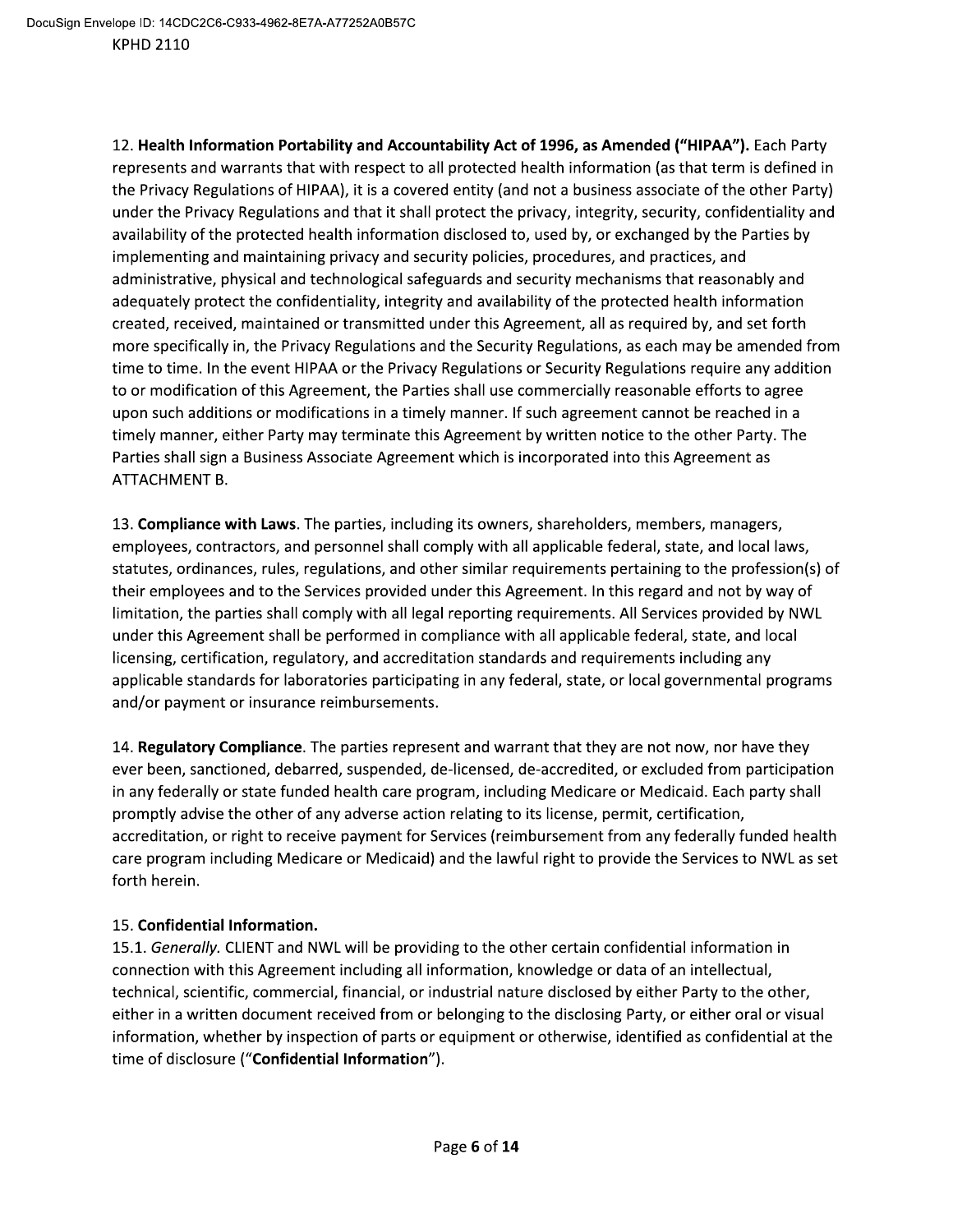15.2. Uses. Each of the Parties agree to use the Confidential Information only as such Party is required to use the Confidential Information in connection with the matters referred to in this Agreement, to safeguard such information to the same extent as it does its own confidential information, to limit and control the copies, extracts or reproductions made of the Confidential Information and to not use the Confidential Information after termination of this Agreement for any reason as required by law.

15.3. Disclosures. Each of the Parties agree not to disclose the Confidential Information to any person other than to such of its employees, agents, consultants, representatives, and/or advisors who have a need to know and who agree to be bound by the confidentiality provisions hereof. Each of the Parties agree that it will be responsible for any breach of this Agreement by its agents, employees, consultants, representatives or advisors.

15.4. Exceptions. The provisions of this Agreement relating to Confidential Information will not apply to any part of such information where: (a) such information has been, or at any time is, made available to the public through no fault of the receiving Party; (b) such information is known by the receiving Party at the time of disclosure, as shown by prior written evidence; (c) such information is developed by or for the receiving Party independently of disclosure hereunder, as shown by prior written evidence; (d) such information is disclosed by a third-party who is not under a duty of confidentiality; (e) the receiving Party has been authorized by the disclosing Party to disclose such information; or (f) the disclosure is required by law.

15.5. Public Records. Notwithstanding the foregoing, if CLIENT determines that records in the custody of NWL are needed to respond to a request under the Public Records Act, NWL shall make all such records promptly available to CLIENT at no cost to CLIENT. If CLIENT receives a request under the Act to inspect or copy Confidential Information not otherwise exempt under HIPAA or as medical information, CLIENT'S sole obligation will be to make a reasonable effort to notify NWL of the request and the date that the information will be released unless NWL obtains a court order to enjoin disclosure pursuant to RCW 42.56.540. If NWL fails to timely obtain a court order enjoining disclosure, CLIENT will release the requested information on the date specified. CLIENT has no obligation on behalf of NWL to claim any exemption from disclosure under the Act. CLIENT will not be liable to NWL for releasing records pursuant to the Act.

# 16. General Provisions.

16.1. Headings. The descriptive headings of the sections of this Agreement are inserted for convenience only and shall not control or affect the meaning or construction of any provision hereof.

16.2. Waiver. Any waiver of or delay in enforcing any term or condition hereof must be in writing and signed by both Parties. A waiver of any of the terms and conditions of this Agreement shall not be construed as a continuing waiver of the same term or condition or a waiver of any other term or condition hereof.

16.3. Counterparts; Facsimile Signature. This Agreement may be executed in one or more counterparts, any or both of which shall constitute one and the same instrument. It is understood that the signature of either Party to this Agreement transmitted via electronic facsimile shall be deemed, and may be relied upon, as the actual, authentic, and binding signature of such Party, and that any copy of this Agreement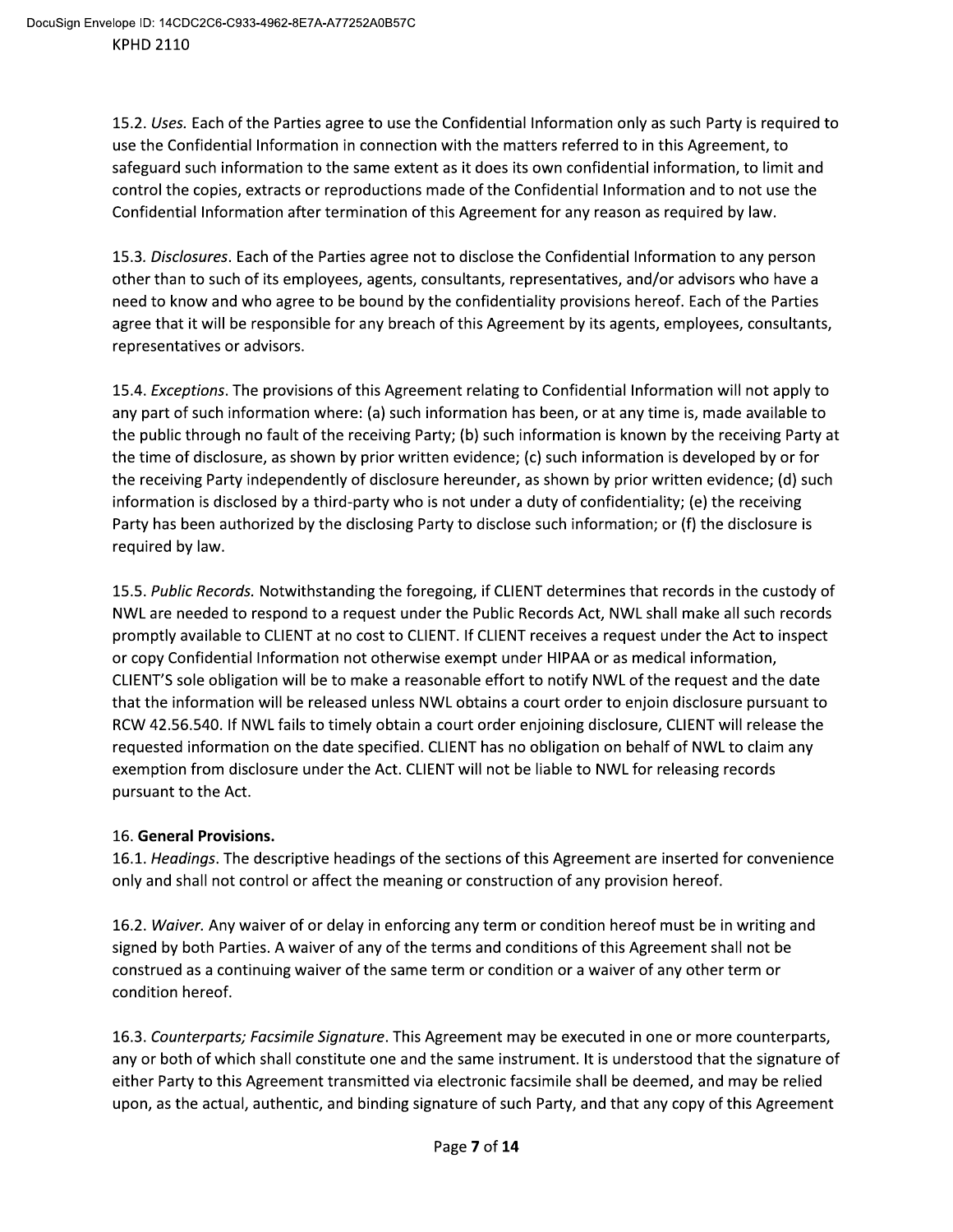bearing such a facsimile signature shall be deemed to have been properly executed by such Party. However, without in any way impairing the authenticity of an electronically transmitted signature, each Party agrees, upon request by the other Party at any time and for the purpose of further evidencing execution of this Agreement, to deliver to the requesting Party a copy of this Agreement bearing the original, hand-entered, inked signature of the Party whose signature is requested.

16.4. Non-Exclusive Agreement. CLIENT may at its discretion enter into multiple agreements to obtain the same or similar services that are the subject of this Agreement or may have its own employees perform the same or similar services contemplated by the Agreement.

16.5. Enforceability. In the event any provision of this Agreement is deemed void or unenforceable for any reason, it shall be deemed severable and the remaining provisions shall remain in full force and effect.

16.6. Amendment. Any amendment to this Agreement must be in writing and signed by both Parties.

16.7. Severability. If any part of this Agreement shall be determined to be invalid, illegal, or unenforceable by any valid Act of Congress or act of any legislature or by any regulation duly promulgated by the United States or a state acting in accordance with the law, or declared null and void by any court of competent jurisdiction, then such part shall be reformed, if possible, to conform to the law and, in any event, the remaining parts of this Agreement shall be fully effective and operative insofar as reasonably possible.

16.8. Authorization; Enforceability. Each of the Parties represents and warrants that the execution and delivery of this Agreement has been duly authorized by all necessary corporate actions and no other corporate actions are necessary. Further, each Party individually represents and warrants that this Agreement has been duly executed and delivered and constitutes the valid and binding obligation by its respective company and constitutes the valid and binding obligation of said respective company, enforceable in its terms.

16.9. Independent Contractor. The relationship of the parties is that of Independent Contractors and nothing in the agreement shall be construed to mean that either party is an agent or employee of the other. Each party shall be solely responsible for accurately and timely reporting, filing, and paying all federal, state, and local taxes.

17. Authority to Sign. Each of the Parties herein represents and warrants that the execution, delivery, and performance of this Agreement has been duly authorized and signed by a person who meets statutory or other binding approval to sign on behalf of its business organization as named in this Agreement.

IN WITNESS WHEREOF, the Parties have executed this Agreement as of the dates set forth above.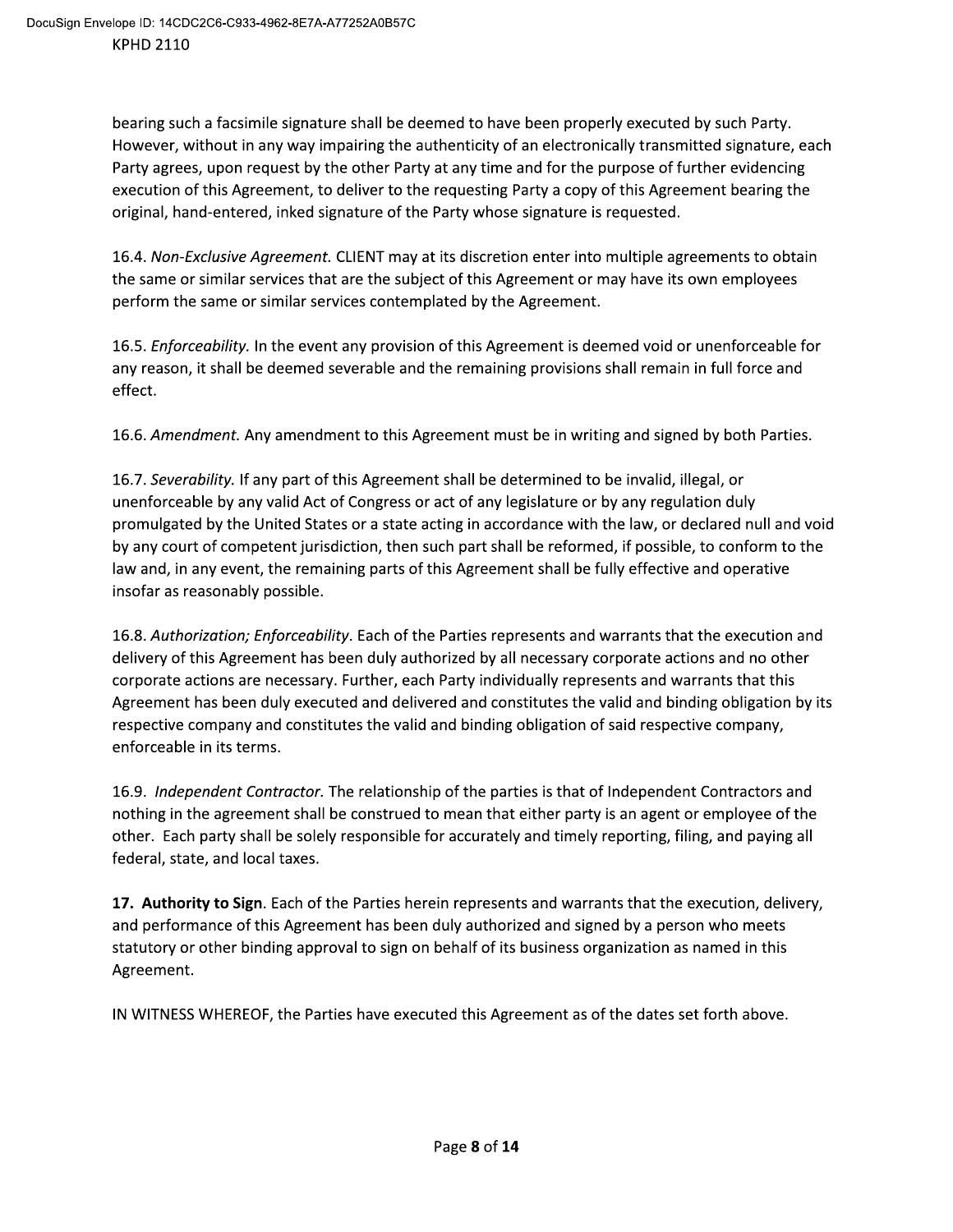## **CLIENT:**

KITSAP PUBLIC HEALTH DISTRICT

| <b>Keith Grellner</b>        | 10/12/2020  |
|------------------------------|-------------|
| By: Keith Grellner           | <b>DATE</b> |
| Its: Administrator           |             |
|                              |             |
| NWL:                         |             |
| NORTHWEST PATHOLOGY, P.S.    |             |
| Jennifer Bull                | 10/12/2020  |
| By: Jennifer Bull            | <b>DATE</b> |
| Its: Chief Operating Officer |             |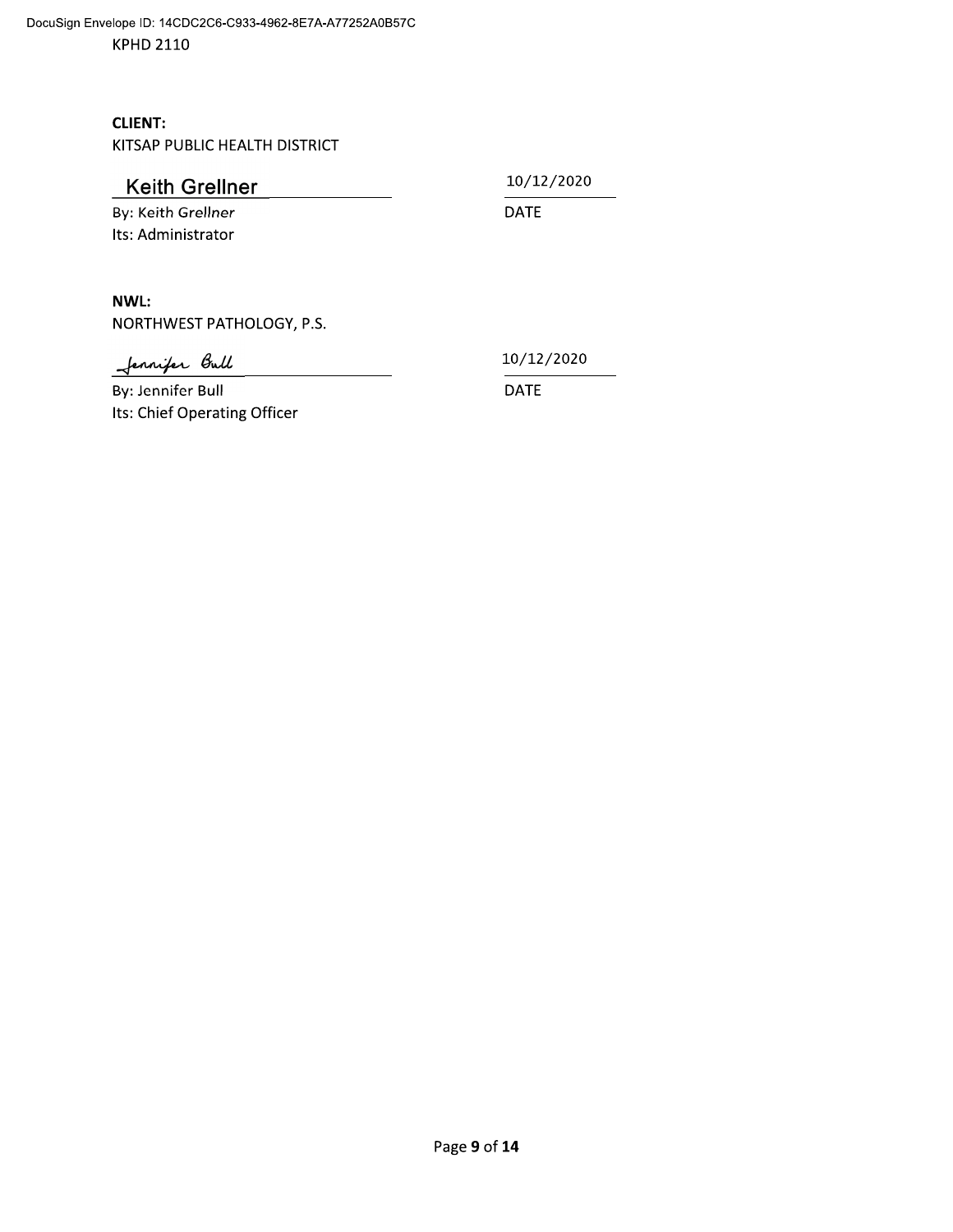# **ATTACHMENT A**

# Fee Schedule and Volume Commitment

| <b>Fee Schedule</b>             |               |                    |
|---------------------------------|---------------|--------------------|
| SARS-CoV-2 (COVID-19) by RT-PCR | U0003 / U0004 | \$125.00<br>/ test |
|                                 |               |                    |

In consideration of this agreement, CLIENT agrees to send the minimum number of tests to NWL.

| Test Volume Commitment          |               |            |
|---------------------------------|---------------|------------|
| SARS-CoV-2 (COVID-19) by RT-PCR | U0003 / U0004 | No minimum |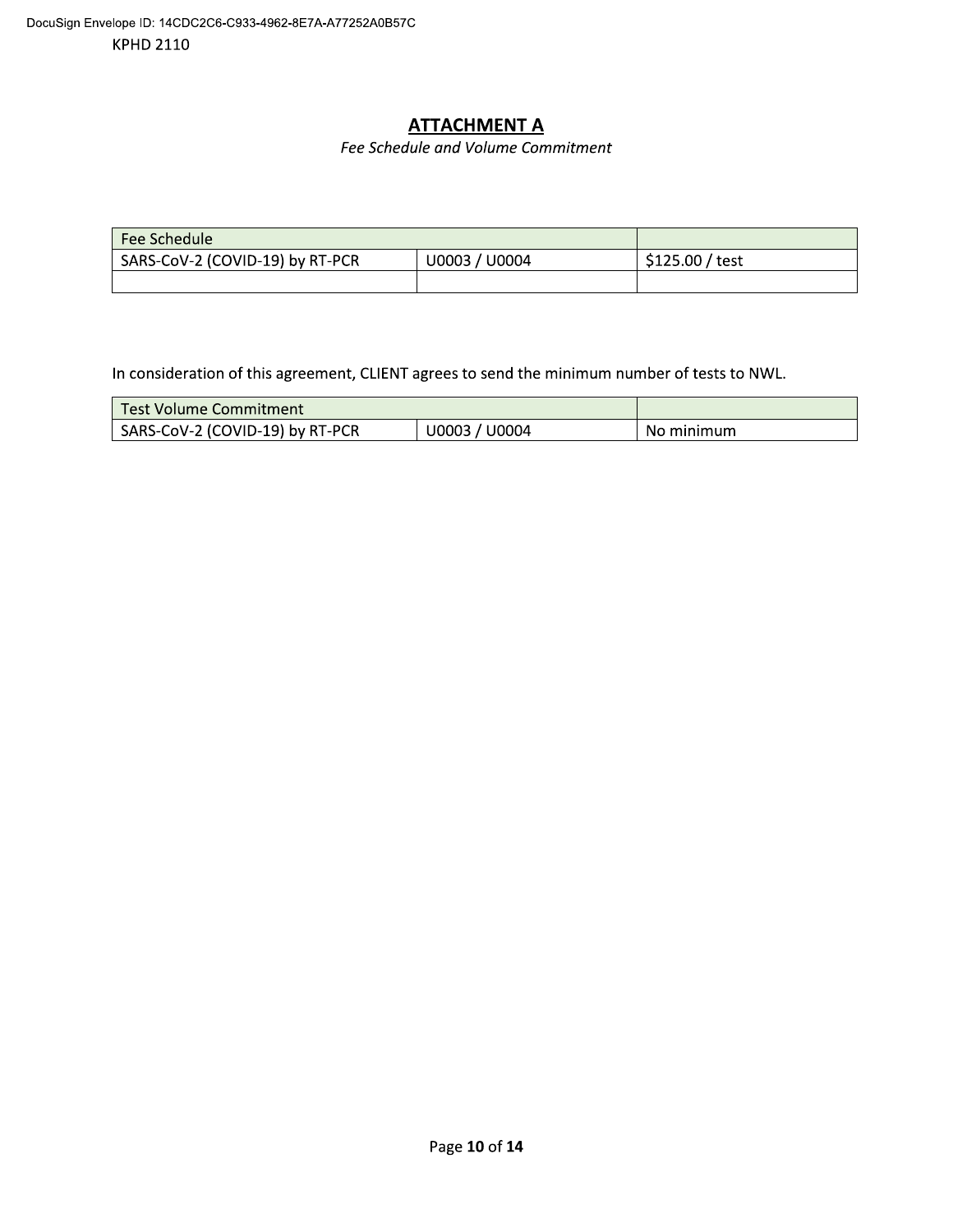## **APPENDIX B** HIPAA BUSINESS ASSOCIATE AGREEMENT

This Agreement ("Agreement") is entered into by and between the Kitsap Public Health District ("Covered Entity") and Northwest Laboratory ("Business Associate").

## **Section I: Purpose**

The purpose of this Agreement is to set forth the obligations of the Parties with regard to the way in which protected health information is created, used, disclosed, maintained, provided or received on behalf of Covered entity by the Business Associate.

## **Section II. Definitions**

The following terms used in this Agreement shall have the same meaning as those terms in the HIPAA Rules: Breach, Data Aggregation, Designated Record Set, Disclosure, Health Care Operations, Individual, Minimum Necessary, Notice of Privacy Practices, Protected Health Information, Required by Law, Secretary, Security Incident, Subcontractor, Unsecured Health Information, and Use.

## **Specific Definitions:**

- 1. Business Associate. "Business Associate" shall generally have the same meaning as the term "business associate" at 45 CFR 160.103, and in reference to this Agreement shall mean Northwest Laboratory.
- 2. Covered Entity. "Covered Entity" shall generally have the same meaning as the term "covered entity" in 45 CFR 160.103, and in reference to the party in this Agreement shall mean the Kitsap Public Health District.
- 3. HIPAA Rules. "HIPAA Rules" shall mean the Privacy, Security, Breach Notification, and Enforcement Rules at 45 CFR Part 160 and 164.

### **Section III. Obligations and Activities of Business Associate**

**Business Associate agrees to:** 

- 1. Not use or disclose protected health information other than as permitted or required by the Agreement or as required by law.
- 2. Use appropriate safeguards, and comply with Subpart C of 45 CFR, Part 164 with respect to protected electronic health information and to prevent use or disclosure of protected health information other than as provided for by this Agreement.
- 3. Report to Covered Entity any use or disclosure of protected health information not provided for by this Agreement of which it becomes aware, including breaches of unsecured protected health information as required by 45 CFR 164.410, and any security incident of which it becomes aware.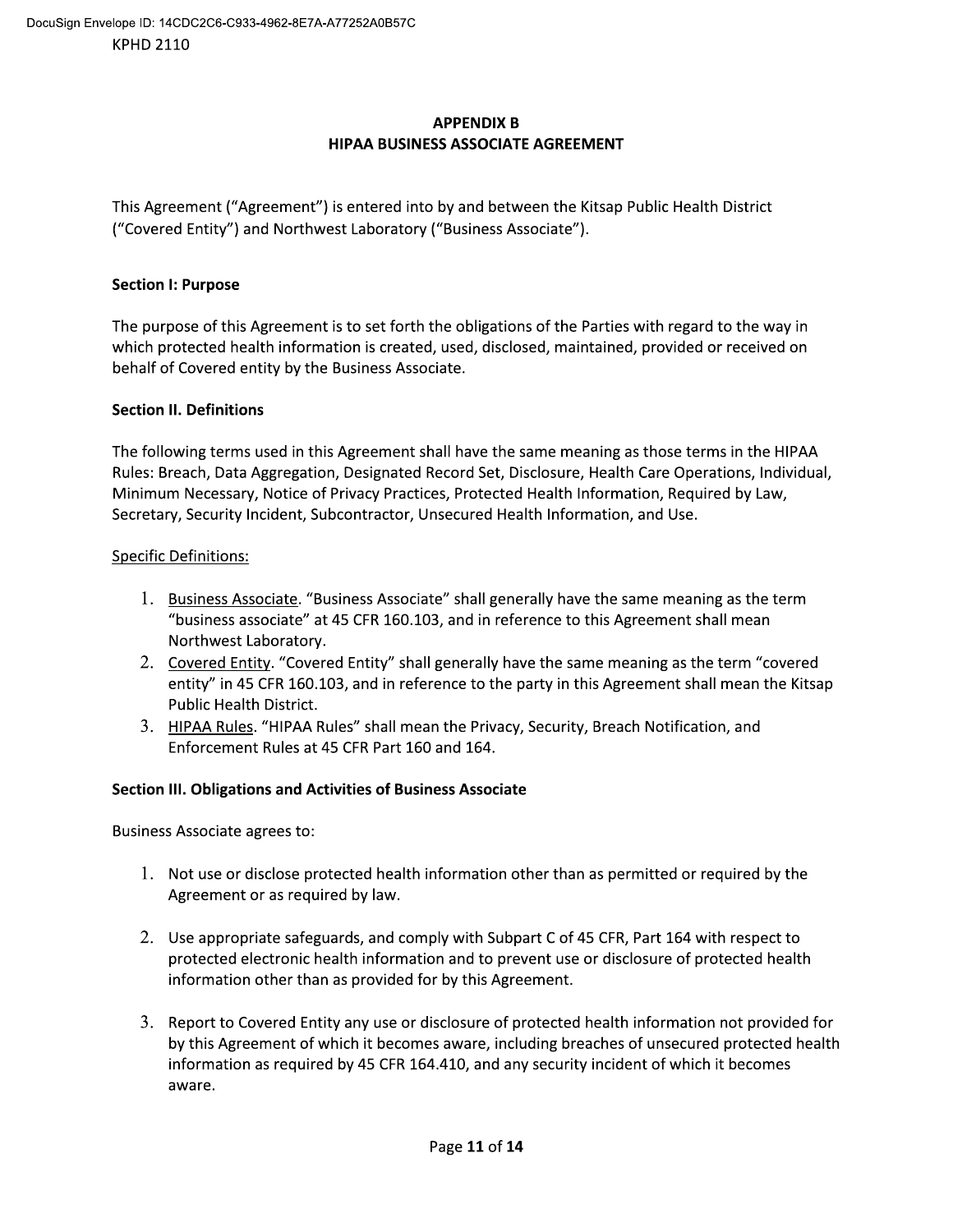Business Associate agrees to promptly notify Covered Entity following the discovery of a Breach of unsecured PHI. A Breach is considered "discovered" as of the first day on which the Breach is known, or reasonably should have been known, to Business Associate or any employee, officer or agent of Business Associate, other than the individual committing the Breach. Any notice of a Security Incident or Breach of Unsecured PHI shall include the identification of each Individual whose PHI has been, or is reasonably believed by Business Associate to have been, accessed, acquired, or disclosed during such Security Incident or Breach as well as any other relevant information regarding the Security Incident or Breach.

- 4. In accordance with 45 CFR 164.502(e)(1)(ii) and 164.308(b)(2), if applicable, ensure that any subcontractors that create, receive, maintain, or transmit protected health information on behalf of the Business Associate agree to the same restrictions, conditions, and requirements that apply to the Business Associate with respect to such information.
- 5. Business Associate agrees to mitigate, to the extent possible, any harmful resulting from use or disclosure of PHI by Business Associate or its agents or subcontractors, in violation of the requirements of this Agreement.
- 6. Maintain and make available protected health information in a designated record set to the Covered Entity as necessary to satisfy Covered Entity's obligations under 45 CFR 164.524.

If an Individual makes a request for access to the protected health information directly to Business Associate, business associate shall notify covered entity within three (3) business days of such request and shall cooperate with the Covered Entity to send the response to the Individual.

7. Make any amendment(s) to protected health information in a designated record set as directed or agreed to by the Covered Entity pursuant to 45 CFR 164.526, or take other measures as necessary to satisfy Covered Entity's obligations under 45 CFR 164.526.

If an Individual makes a request for amendment to the protected health information directly to Business Associate, Business Associate shall notify Covered Entity within three (3) business days of such request and shall cooperate with the Covered Entity to send the response to the Individual.

8. Maintain and make available the information required to provide an accounting of disclosures to the Covered Entity as necessary to satisfy Covered Entity's obligations under 45 CFR 164.528.

If an Individual makes a request for accounting of disclosures directly to Business Associate, Business Associate shall notify Covered Entity within three (3) business days of such request and shall cooperate with the Covered Entity to send the response to the Individual.

9. To the extent the Business Associate is to carry out one or more of Covered Entity's obligations(s) under Subpart E of 45 CFR Part 164, comply with the requirements of Subpart E that apply to the Covered Entity in the performance of such obligation(s); and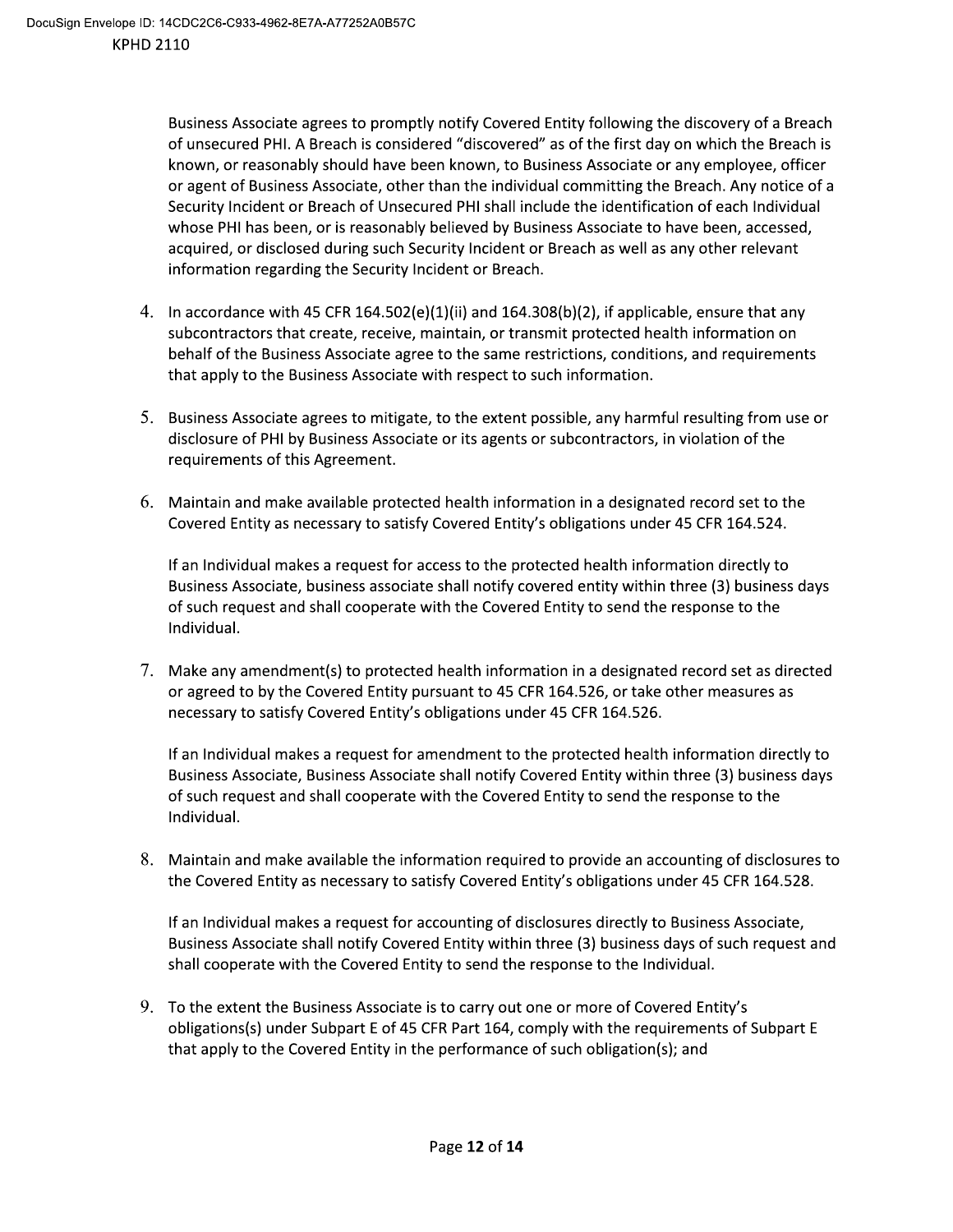10. Make its internal practices, books, and records available to the Secretary of Health and Human Services for purposes of determining compliance with the HIPAA Rules.

### **Section IV. Permitted Uses and Disclosures by Business Associate**

- 1. Business Associate may only use or disclose protected health information as necessary to perform the services as outlined in the underlying agreement.
- 2. Business Associate is not authorized to use protected health information to de-identify the information in accordance with 45 CFR 164.514(a)-(c).
- 3. Business Associate may use or disclose protected health information as required by law.
- 4. Business Associate agrees to make uses and disclosures and requests for protected health information consistent with Covered Entity's minimum necessary policies and procedures.

Business Associate may not use or disclose protected health information in a manner that would violate Subpart E of 45 CFR Part 164 if done by Covered Entity except for the specific used and disclosures set forth below:

- a) Business Associate may disclose protected health information for the proper management and administration of Business Associate or to carry out the legal responsibilities of the Business Associate, provided the disclosures are required by law, or Business Associate obtains reasonable assurances from the person to whom the information is disclosed that the information will remain confidential and used or further disclosed only as required by law or for the purposes for which it was disclosed to the person, and the person notifies Business Associate of any instances of which it is aware in which the confidentiality of the information has been breached.
- b) Business Associate may provide data aggregation services relating to the health care operations of the Covered Entity.

#### **Section V. Termination**

- 1. Termination for Cause. Business Associate authorizes termination of the Agreement if Covered Entity determines Business Associate has violated a material term of the Agreement and has not cured the breach or ended the violation within the time specified by Covered Entity.
- 2. Obligations of Business Associate Upon Termination. Upon termination of this Agreement for any reason Business Associate shall return or destroy all protected health information received from Covered Entity, or created or received by Business Associate on behalf of Covered entity. This provision shall apply to protected health information that is in the possession of subcontractors or agents of Business Associate. Business Associate shall retain no copies of the protected health information.